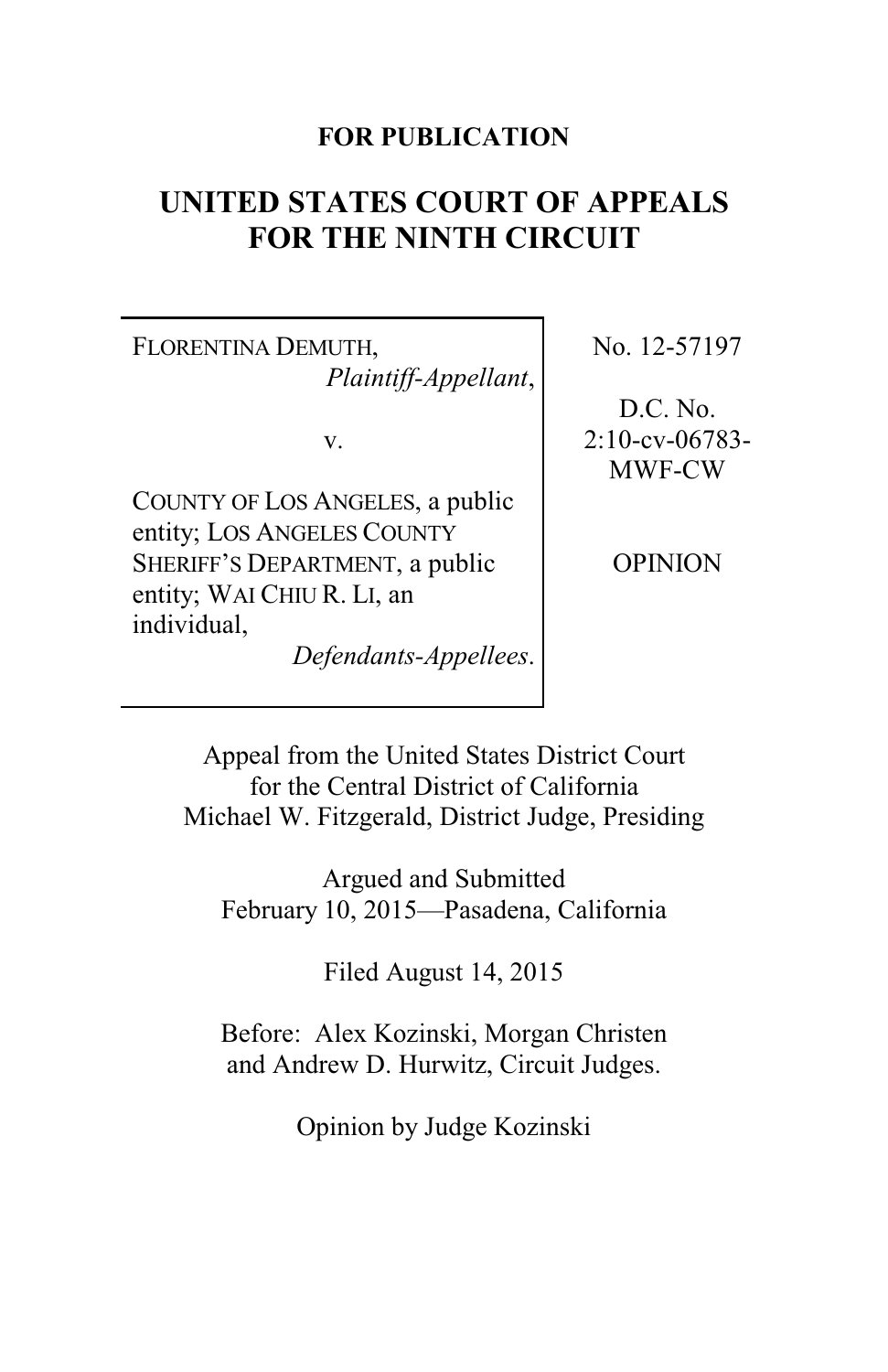# **SUMMARY\***

## **Civil Rights**

The panel affirmed in part and reversed in part the district court's bench trial judgment in an action brought under 42 U.S.C. § 1983 by a Los Angeles County public defender who alleged that her Fourth Amendment rights were violated when a deputy sheriff briefly arrested her pursuant to a judicial command that she appear in court.

The panel held that the deputy sheriff was not entitled to qualified immunity because he could not reasonably have believed that he had one of the usual Fourth Amendment justifications for the arrest. The panel held that the presiding referee's order, by its clear terms, did not authorize the deputy sheriff to seize plaintiff, and that no reasonable officer could have understood the referee as ordering that plaintiff be forcibly brought into court.

The panel affirmed in part and reversed in part, in a memorandum disposition, the district court's denial of quasijudicial immunity, and its adverse verdict on plaintiff's state law and excessive force claims.

**<sup>\*</sup>** This summary constitutes no part of the opinion of the court. It has been prepared by court staff for the convenience of the reader.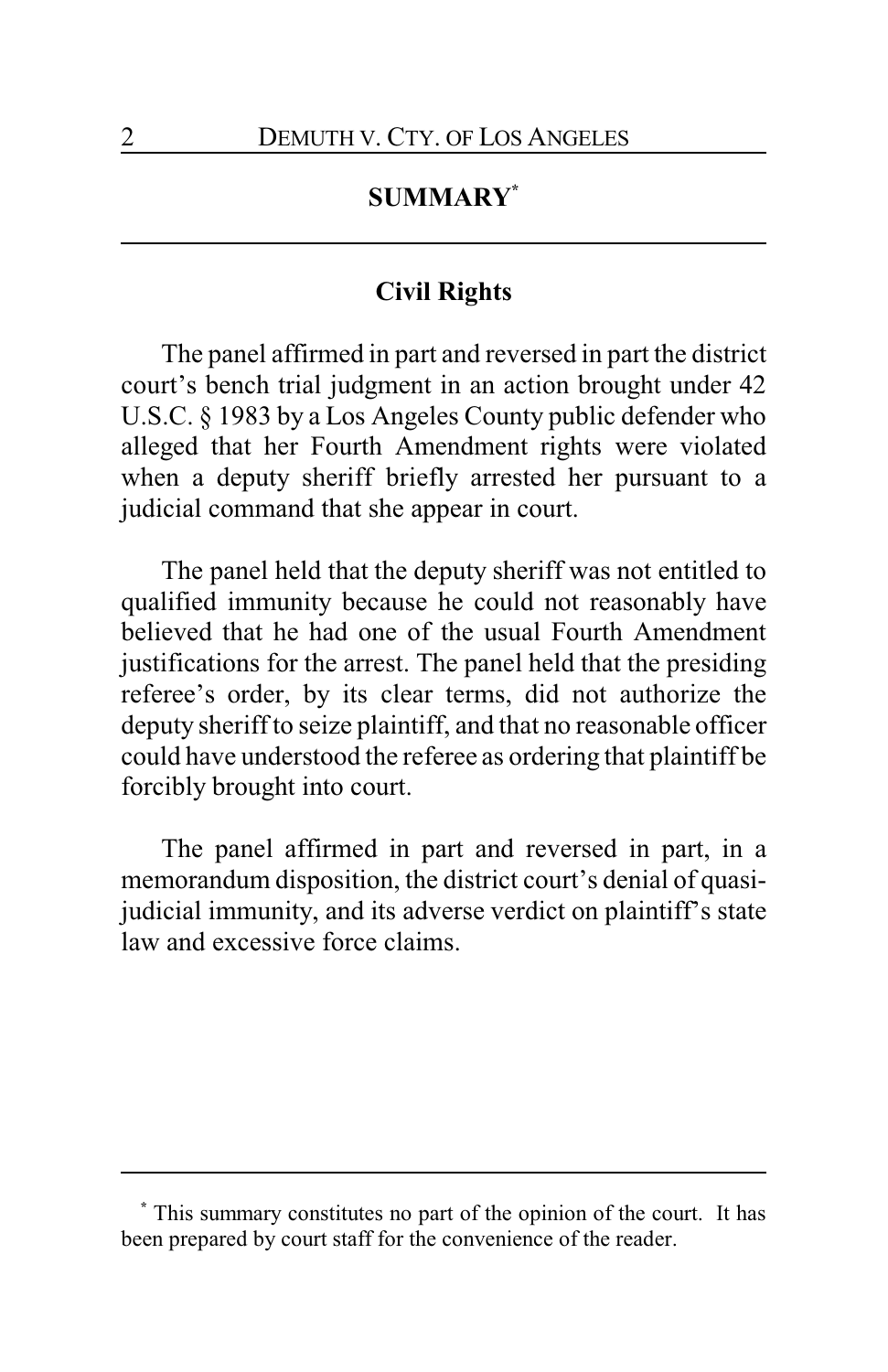#### **COUNSEL**

Daniel A. Crawford (argued), Henry G. Weinstein, Crawford Weinstein LLP, Sherman Oaks, California, for Plaintiff-Appellant.

Steven Jeff Renick (argued), Manning & Kass, Ellrod, Ramirez, Trester LLP, Los Angeles, California; Maureen Thomas, Michael Thomas, Thomas and Thomas, Agoura Hills, California, for Defendants-Appellees.

#### **OPINION**

KOZINSKI, Circuit Judge:

A deputy sheriff briefly arrested counsel Florentina Demuth pursuant to a judicial command that she appear in court. We decide whether the deputy is protected by qualified immunity.

#### **FACTS**

This story begins in Los Angeles's Los Padrinos Juvenile Courthouse. Florentina Demuth, a public defender, arrived shortly after 8:30 a.m. She had a hearing for one of her clients that day, though it wasn't set for a specific time. Around 9:00 a.m., she had a brief conversation with Heidi Shirley, who was the presiding referee**<sup>1</sup>** in Demuth's case. Demuth also had a conversation with opposing counsel in which Demuth indicated that she didn't intend to return to

**<sup>1</sup>** A referee is a person who serves as a subordinate judicial officer on a part- or full-time basis. Cal. Welf. & Inst. Code § 255.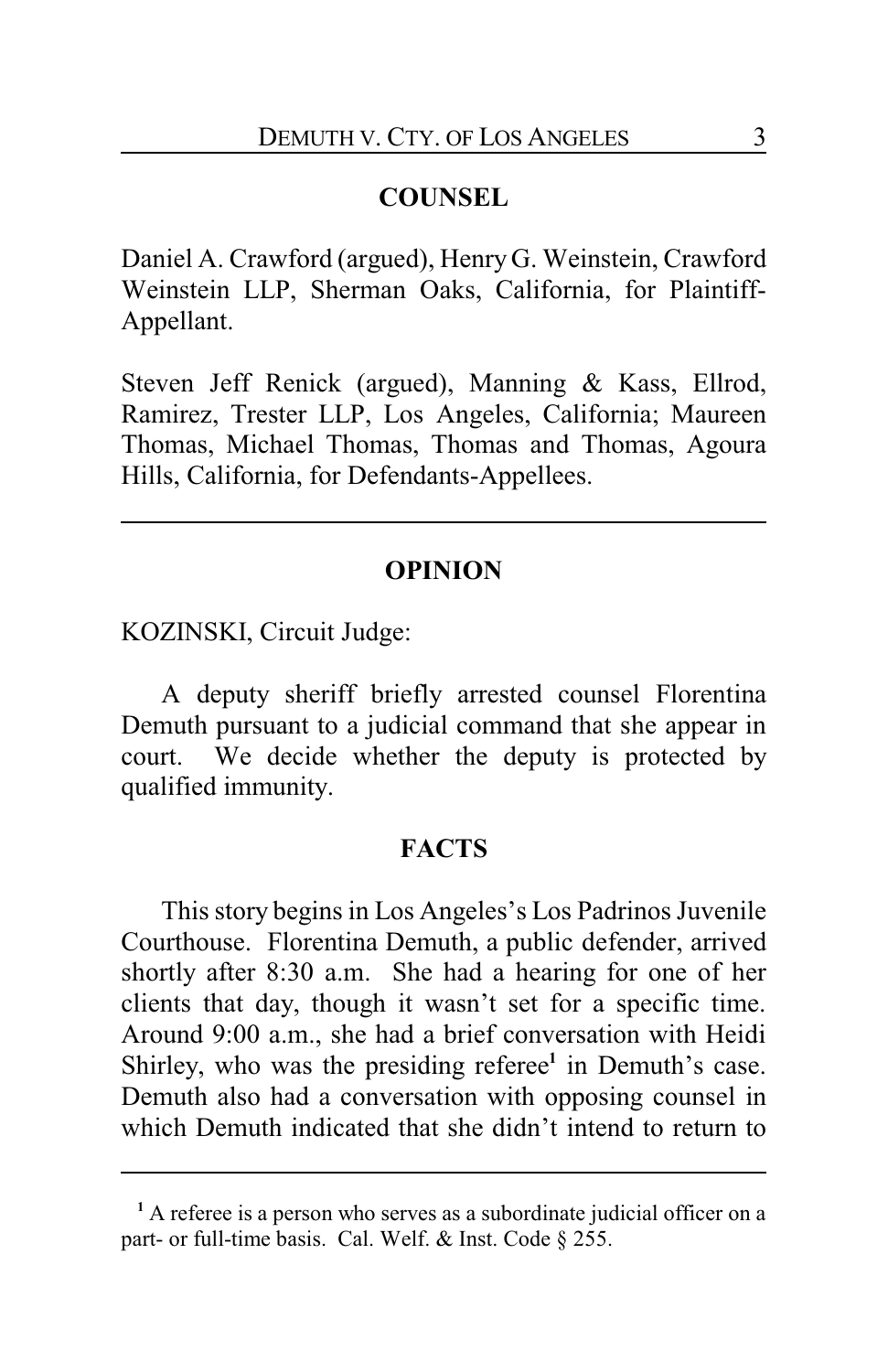court until approximately 1:30 p.m. Demuth then left to work in her office, which was located in a different part of the building. A short while later, Referee Shirley asked Li, the sheriff's deputy on duty in her courtroom, to page Demuth over the court's intercom. Deputy Li paged Demuth several times. Demuth heard at least one page, but she didn't respond. Deputy Li also telephoned Demuth's direct line. Demuth heard her direct line ringing, but she didn't answer.

This was not unusual. Lawyers, especially public defenders, were often absent from the courtroom when their case was called, and it typically took some time—and a few pages—to get them there. While she was being paged, Demuth was with her supervisor, Patricia De La Guerra Jones, who had instructed Demuth to finish an assignment before returning to court.

Referee Shirley was eager to hear the case of Demuth's client. She had approximately 53 cases on her calendar to hear before 2:00 p.m., and the deadline to hear the case of Demuth's client was that day. Around 9:45 a.m., Referee Shirley made the following statement: "Alright, I order Ms. Demuth to come to this courtroom. If she refuses, then Ms. De La Guerra Jones will have to come in and explain to me why this is happening." Li found Demuth in her office suite talking to De La Guerra Jones. Li told Demuth several times that she had been called by Referee Shirley, to which Demuth responded "just a minute," or something to that effect. After some back and forth, Li raised his voice and demanded that Demuth come immediately. Demuth responded that "[i]f you want me to come right now, you'll have to arrest me." Li then did just that: He put Demuth in handcuffs and escorted her to Referee Shirley's courtroom, where he removed the handcuffs. The arrest lasted some 11 minutes.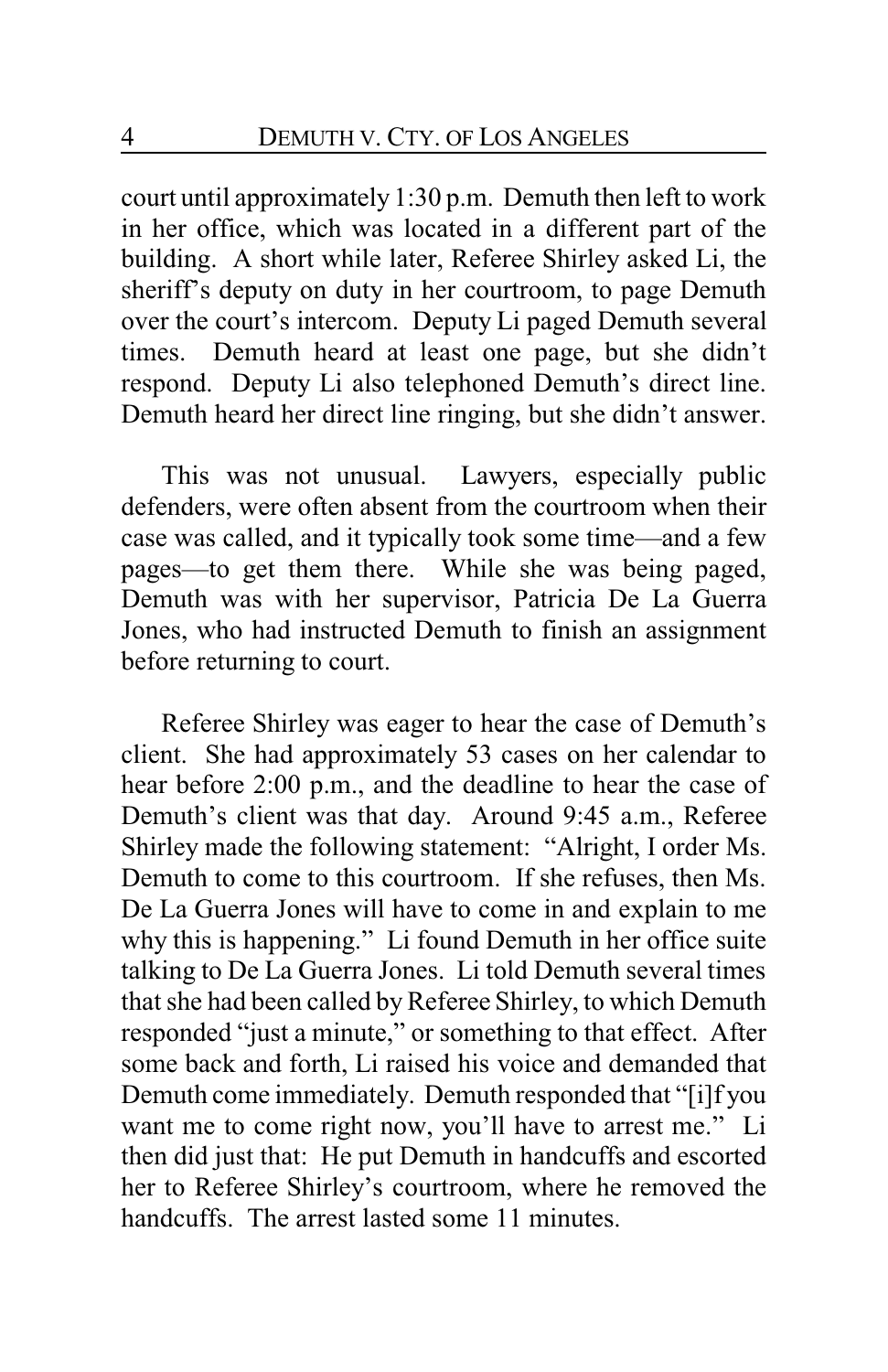Demuth sued Li and the County of Los Angeles under 42 U.S.C. § 1983 and a variety of state law theories. After a bench trial, defendants prevailed on all counts. The district court concluded that the arrest violated Demuth's Fourth Amendment rights, but that Li was protected by qualified immunity. Demuth appeals. We review the district court's factual findings for clear error and its grant of qualified immunity de novo.

#### **DISCUSSION**

Li concedes that he violated Demuth's Fourth Amendment rights but stands on the district court's determination that he's entitled to qualified immunity. This doctrine protects government officials from suits for damages unless their actions violated "clearly established statutory or constitutional rights of which a reasonable person would have known." *Harlow* v. *Fitzgerald*, 457 U.S. 800, 818 (1982). Li can only be liable if "every reasonable official would have understood that" arresting Demuth violated her Fourth Amendment rights. *Mattos* v. *Agarano*, 661 F.3d 433, 442 (9th Cir. 2011) (en banc) (internal quotation marks omitted).

While the law must be unambiguous to overcome qualified immunity, that doesn't mean that every "official action is protected . . . unless the very action in question has previously been held unlawful." *C.B.* v. *City of Sonora*, 769 F.3d 1005, 1026 (9th Cir. 2014). "[O]fficials can still be on notice that their conduct violates established law even in novel factual circumstances." *Hope* v. *Pelzer*, 536 U.S. 730, 741 (2002). This is especially true in the Fourth Amendment context, where "the constitutional standard reasonableness—is always a very fact-specific inquiry." *C.B.*, 769 F.3d at 1026.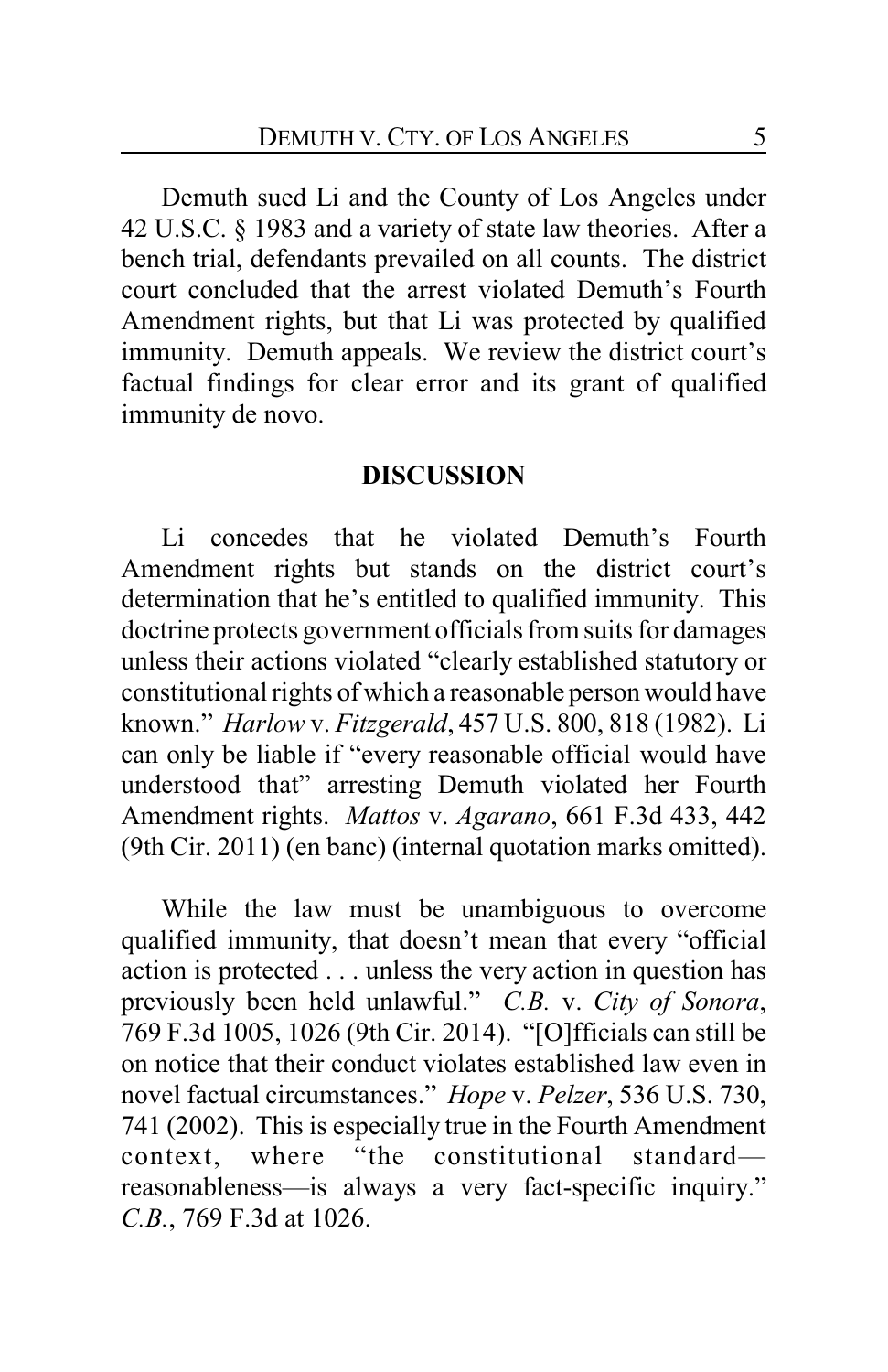Li could not reasonably have believed that he had one of the usual Fourth Amendment justifications for the arrest: He had no warrant; Demuth was not suspected of a crime; he was not in hot pursuit or performing a community care-taking function, etc. Referee Shirley's order, by its clear terms, did not authorize Li to seize Demuth. As Li testified at trial, Referee Shirley's command was "go . . . get Ms. Demuth; and, if she refused to come to court, then . . . get Ms. De La Guerra Jones." The referee contemplated the possibility that Demuth might not come when summoned, and gave clear instructions as to what Li was to do in that case: bring her supervisor, presumably to explain why her subordinate was not coming to court when summoned. No reasonable officer could have understood the referee as ordering that Demuth be forcibly brought into court. An unreasonable mistake of fact does not provide the basis for qualified immunity. *See Liberal* v. *Estrada*, 632 F.3d 1064, 1078 (9th Cir. 2011).

Li also relies on Demuth's statement that he would have to arrest her to bring her into court immediately. While challenging someone equipped with a badge, handcuffs and a gun to "arrest me" was unwise on Demuth's part, we fail to see what legal difference her statement makes. Demuth certainly could not authorize her own arrest and, in any event, Li could not reasonably have believed that Demuth was volunteering for handcuffs. Demuth was obviously employing "a literary device known as sarcasm." *MCI Telecomms. Corp.* v. *Am. Tel. & Tel. Co.*, 512 U.S. 218, 228 (1994). Her statement was a snide way of refusing; no reasonable officer could have thought otherwise. Having no reasonable basis for believing he was authorized to arrest Demuth, Li is not entitled to qualified immunity.